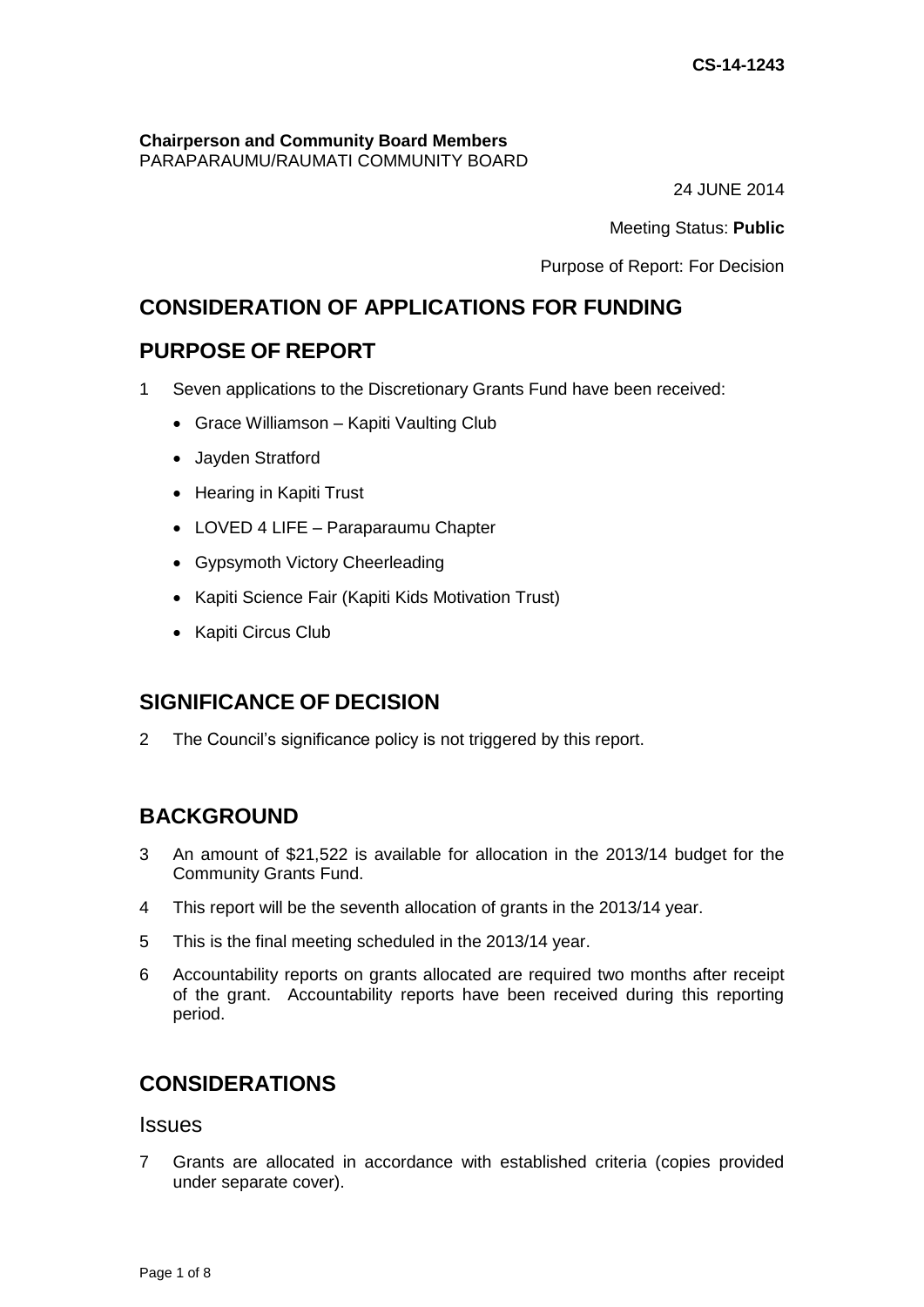8 All applicants have been advised of the criteria and meeting date by email, telephone or letter.

### **Applications to the Discretionary Grants Fund**

#### Grace Williamson – Kapiti Vaulting Club

- 9 Funding of \$500 is sought to assist towards costs for a costume and travel to attend the World Equestrian Games in France.
- 10 This application can be considered under Eligible Purpose 2: *Special Project or Activity.*

#### Jayden Stratford

- 11 Funding of \$500 is sought to assist towards costs and travel to attend the Sydney Friendship Games as a selected player of the U17 Raw Sox Softball Team (NZ Development Boys).
- 12 This application can be considered under Eligible Purpose 2: *Special Project or Activity.*

#### Hearing in Kapiti Trust

- 13 Funding of \$500 is sought to assist the trust to raise funds for the provision of Oxicon Front Row to Go Soundfield Systems to support school children learning on the Kapiti Coast.
- 14 This application can be considered under Eligible Purpose 2: *Special Project or Activity.*

#### Loved for Life – Paraparaumu Chapter

- 15 Funding of \$500 is sought to assist with the cost of providing quilts, meals and knitted garments to parents with new babies in the Paraparaumu/Paekākāriki areas.
- 16 This application can be considered under Eligible Purpose 2: *Special Project or Activity.*

#### Gypsymoth Victory Cheerleading

- 17 Funding of \$495 is sought to cover registration costs of nine members attending the CheerBrandz Wellington Cheerleading Competition (Sept. 2014)
- 18 This application can be considered under Eligible Purpose 2: *Special Project or Activity.*

#### Kapiti Science Fair

- 19 Funding of \$500 is sought to assist towards costs of holding the Kapiti Science Fair 2014.
- 20 This application can be considered under Eligible Purpose 2: *Special Project or Activity.*

#### Kapiti Circus Club

21 Funding of \$500 is sought to assist with initial set up and promotion costs to run a series of workshops on the Kapiti Coast.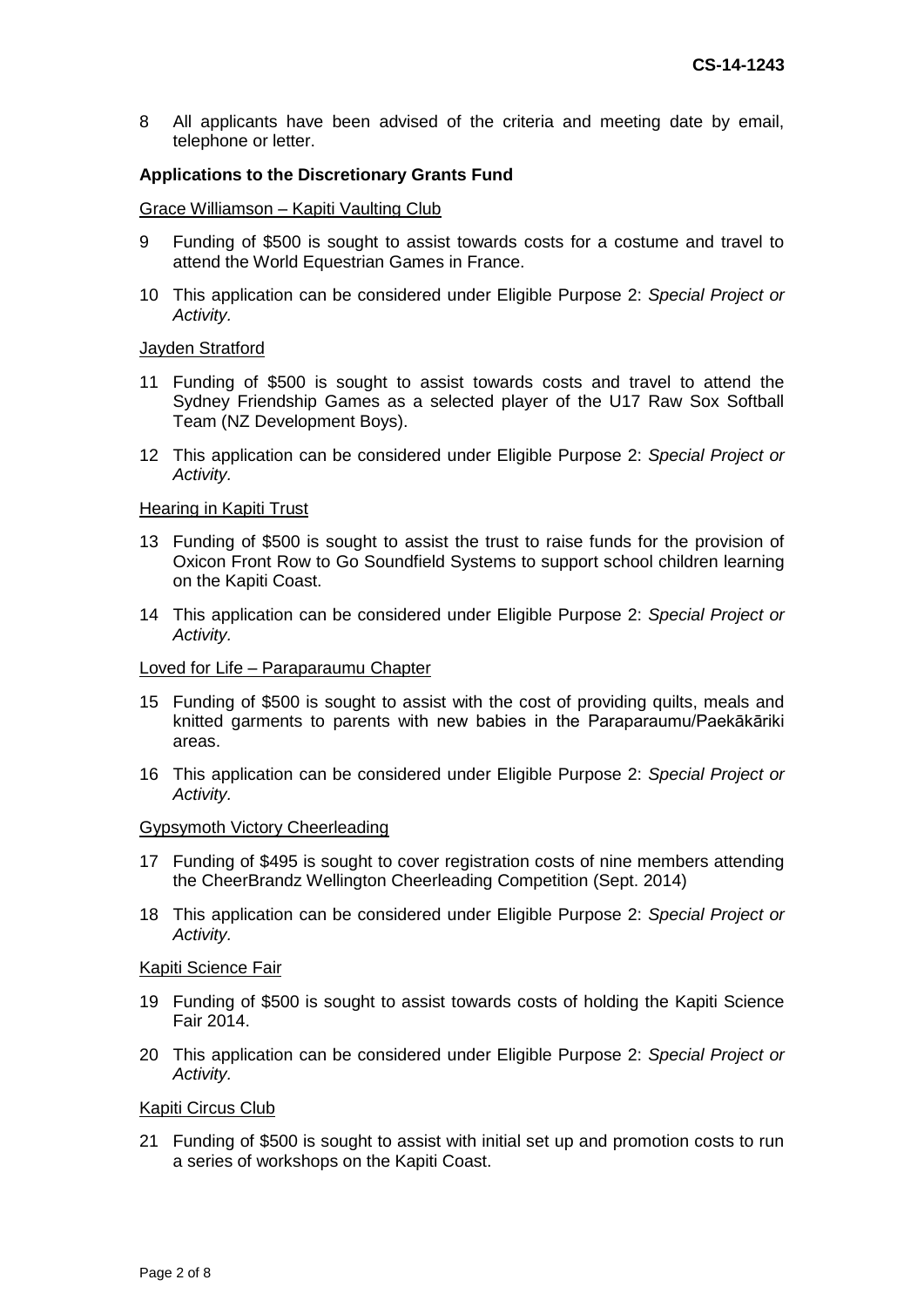22 This application can be considered under Eligible Purpose 2: *Special Project or Activity.* 

#### Jennifer Ponne - Kapiti Vaulting Club

- 23 Funding of \$500 is sought to assist towards costs for a costume and travel and associated costs to attend the World Equestrian Games in France.
- 24 This application can be considered under Eligible Purpose 2: *Special Project or Activity.*

### Financial Considerations

- 24 An amount of \$21,022 is provided in the 2013/14 budget for the Paraparaumu/Raumati Community Grants Fund. An amount of \$500 was returned by a previous grant recipient who was injured and therefore unable to compete.
- 25 A total of \$21,522 is therefore available for allocation in the current financial year.

|                                                                                   |                              |                            |                                   | <b>Balance available</b><br>for distribution |
|-----------------------------------------------------------------------------------|------------------------------|----------------------------|-----------------------------------|----------------------------------------------|
| 2013/14 Budget allocation                                                         | \$21,022                     | \$21,022                   |                                   |                                              |
| Date of meeting                                                                   | <b>Amount</b><br>applied for | <b>Amount</b><br>allocated | <b>Total allocated</b><br>to date |                                              |
| July 2013 – refund from Paris Dalrymple-Mortleman<br>(Injured, unable to compete) | $-$ \$500                    | \$21,522.00                |                                   |                                              |
| 6 August 2013                                                                     | \$5,621                      | \$2,831                    | \$2,331                           | \$19,191.00                                  |
| 17 September 2013                                                                 | \$6,000                      | \$3,700                    | \$6,031                           | \$15,491.00                                  |
| 10 December 2013                                                                  | \$4,500                      | \$3,500                    | \$9,531                           | \$11,991.00                                  |
| 18 February 2014                                                                  | \$2,457.52                   | \$500                      | \$10,031                          | \$11,491.00                                  |
| 1 April 2014                                                                      | \$4,457.52                   | \$3,070.02                 | \$13,101.02                       | \$8,420.98                                   |
| 13 May 2014                                                                       | \$3,119.75                   | \$2,269.20                 | \$15,370.22                       | \$6,151.78                                   |

26 To date, funds have been allocated as follows:

- 27 The total of applications under consideration in this report is **\$3,995.00.**
- 28 Should all applications be approved in full, the balance remaining in the 2013/14 financial year would be **\$2,196.78.**
- 29 The following table shows all grants made to date in the 2013/14 financial year:

| <b>Date</b> | <b>Recipient</b> | Amount | <b>Purpose of Grant</b> | Report Back |
|-------------|------------------|--------|-------------------------|-------------|
|             |                  |        |                         |             |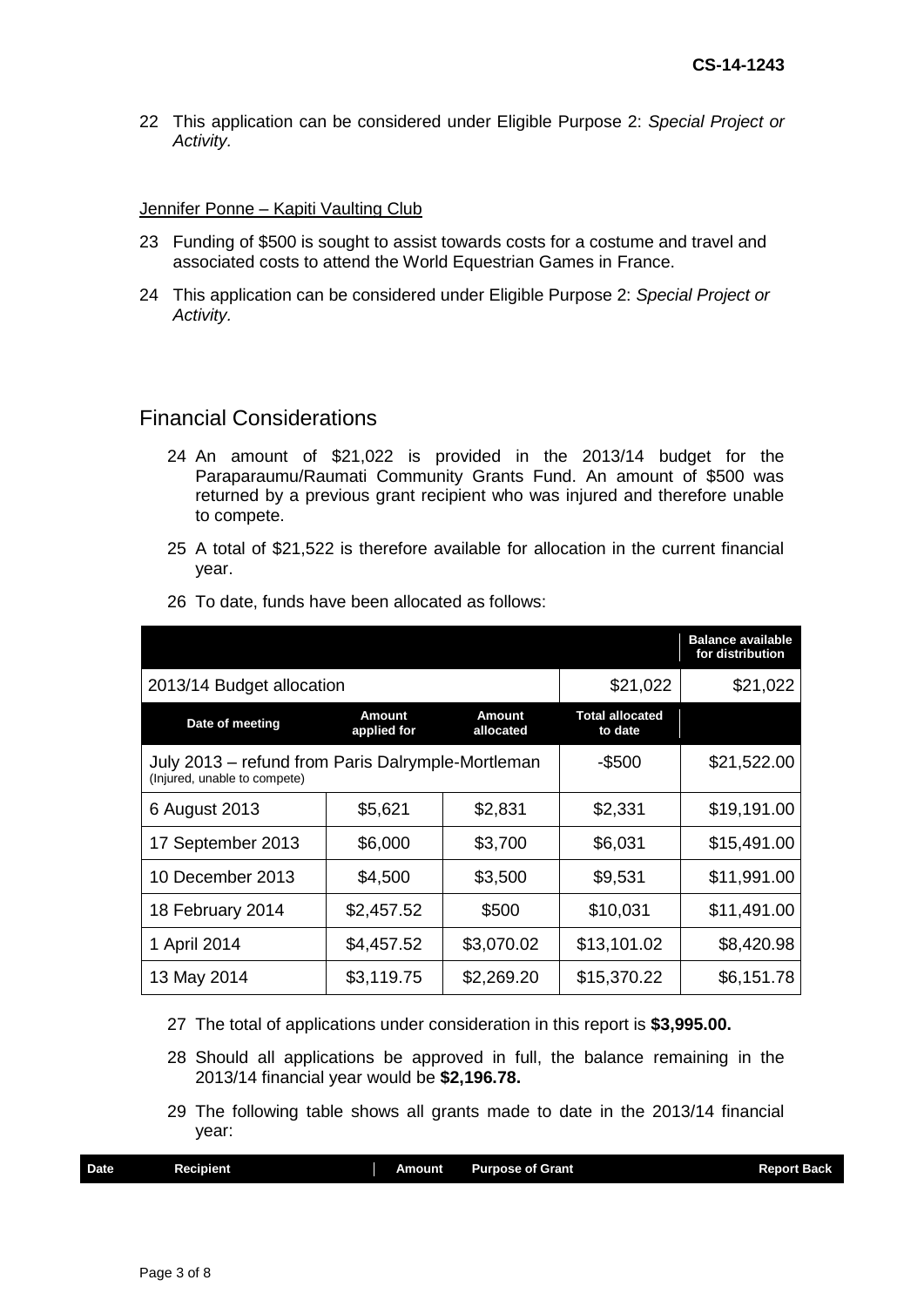| Date    | <b>Recipient</b>            | <b>Amount</b> | <b>Purpose of Grant</b>                                                                 | <b>Report Back</b>                                        |
|---------|-----------------------------|---------------|-----------------------------------------------------------------------------------------|-----------------------------------------------------------|
| 6/8/13  | Kapiti Pony Club            | \$500         | Relocation costs and to purchase<br>storage container to convert into a new<br>clubroom | Received<br>15-05-13                                      |
| 6/8/13  | <b>Emily Gannon</b>         | \$250         | Travel costs to Las Vegas to World Hip<br>Hop Dance Championships                       | Received<br>09-08-13                                      |
| 6/8/13  | <b>Christine White</b>      | \$300         | Accommodation during song<br>writing/singing camp                                       | Received<br>$01 - 04 - 14$                                |
| 6/8/13  | Karlos Zammit               | \$100         | Travel to Barcelona and London for<br>Ricki Herbert Football Academy Tour               | Received<br>25-02-14                                      |
| 6/8/13  | <b>Katherine Ford</b>       | \$240         | To cover 8 indoor netball games                                                         | Received<br>14-02-14                                      |
| 6/8/13  | <b>Caleb Howell</b>         | \$200         | Travel to Los Angeles Dance Tour                                                        | <b>Due</b><br><b>Sept 2014</b>                            |
| 6/8/13  | Kapiti Horticulture Society | \$250         | <b>Annual Flower Show</b>                                                               | Received<br>13-02-14                                      |
| 6/8/13  | Kapiti Chess Club           | \$200         | Replace chessboards, chess pieces<br>and clocks                                         | Received<br>19-02-14                                      |
| 6/8/13  | <b>Mulled Wine Concerts</b> | \$200         | Delivering and removal of piano to<br>concerts                                          | Received<br>15-08-13                                      |
| 6/8/13  | <b>Neko Diamantis</b>       | \$341         | Aqua Zumba training course                                                              | Received<br>16-09-13                                      |
| 6/8/13  | Kapiti Mountainbike Club    | \$250         | <b>Additional Resource Consent</b><br>application for their biking track                | Received<br>18-11-13                                      |
| 17/9/13 | <b>Harry Baker</b>          | \$250         | School Exchange to Thailand Nov 13                                                      | Received<br>26-03-13                                      |
| 17/9/13 | <b>Jarrod Stant</b>         | \$250         | Football Tour to Malaysia Sept 13                                                       | Received<br>14-03-14                                      |
| 17/9/13 | Johnny Hargreaves           | \$250         | Inline Hockey in New Plymouth<br>27 Sep-1 Oct                                           | Received<br>09-01-14                                      |
| 17/9/13 | Kenakena Boys Mentoring     | \$500         | Overnight camp in December 13                                                           | Due Mar<br>2014<br><b>Reminder sent</b><br>$06 - 05 - 14$ |
| 17/9/13 | Zane Blackman               | \$250         | School Exchange to Thailand Nov 13                                                      | Received<br>25-03-14                                      |
| 17/9/13 | <b>Mary Potter Hospice</b>  | \$500         | <b>Strawberry Festival Nov 13</b>                                                       | Received<br>03-02-14                                      |
| 17/9/13 | Probus Club                 | \$300         | 40 <sup>th</sup> Jubilee in November 2014                                               | <b>Due</b><br>Feb 2015                                    |
| 17/9/13 | <b>Holly Cooper</b>         | \$250         | School Exchange to Thailand Nov 13                                                      | Received<br>02-04-14                                      |
| 17/9/13 | L'Arche Kapiti              | \$300         | A pilgrimage on the Wanganui River<br>Nov 13                                            | Received<br>04-04-14                                      |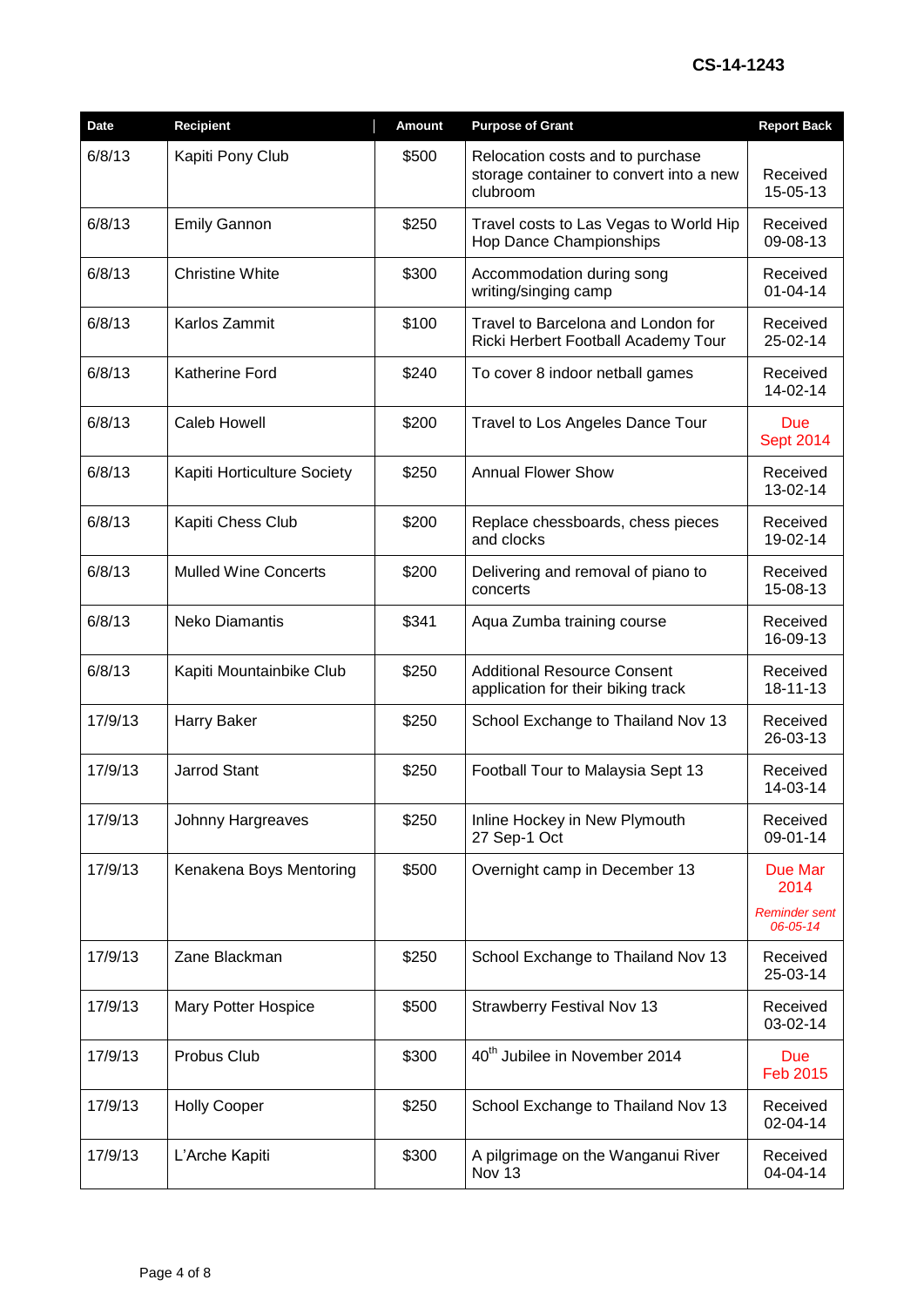| <b>Date</b> | <b>Recipient</b>                             | <b>Amount</b> | <b>Purpose of Grant</b>                                                                                                                       | <b>Report Back</b>                                                |
|-------------|----------------------------------------------|---------------|-----------------------------------------------------------------------------------------------------------------------------------------------|-------------------------------------------------------------------|
| 17/9/13     | Peter Pan Playgroup                          | \$300         | Rental costs Kapiti Community Centre                                                                                                          | Received<br>24-02-14                                              |
| 17/9/13     | Stroke Club - Kapiti                         | \$300         | Hall rental at Kapiti Community Centre                                                                                                        | Verbal<br>report back<br>presented<br>at meeting<br>of 01-04-14   |
| 17/9/13     | <b>Presentation Sisters</b>                  | \$250         | Hall Hire and Security for their Mission<br><b>Gala 2013</b>                                                                                  | Received<br>12-11-13                                              |
| 10/12/13    | <b>Light House Family Trust</b>              | \$500         | Costs of having seat harnesses<br>installed in the Light House vans.                                                                          | Received<br>28-01-14                                              |
| 10/12/13    | Kapiti Coast Rugby League<br>$(2004)$ Inc    | \$500         | Cost of hiring fields for the 2013 Tag<br>Season                                                                                              | <b>Due</b><br><b>Mar 2014</b><br><b>Reminder sent</b><br>06-05-14 |
| 10/12/13    | Sadie Stuart                                 | \$500         | Costs associated with setting up the<br>Diesel Club                                                                                           | Received<br>12-05-14                                              |
| 10/12/13    | Dean Hapeta                                  | \$250         | Holding the 'Reggae on the Beach'<br>events in Raumati, in January 2014                                                                       | Received<br>09-01-14                                              |
| 10/12/13    | Jacinta Beckley                              | \$250         | Attending the NZ U20 Women's<br>Basketball Champs in Perth, in<br>February 2014                                                               | Received<br>27-02-14                                              |
| 10/12/13    | Our Lady of Kapiti Parish<br>Events          | \$500         | Holding the fundraising luncheon at<br>Southwards Car Museum, in<br>December 2013                                                             | Received<br>$21 - 01 - 14$                                        |
| 10/12/13    | Parkinson's Society Kapiti<br>Horowhenua Inc | \$500         | Administration costs of the Society's<br>local office                                                                                         | Received<br>26-02-14                                              |
| 10/12/13    | Kapiti Women's Community<br>Choir            | \$500         | Costs for Kapiti Uniting Church Hall in<br>Raumati Beach                                                                                      | Due<br><b>Mar 2014</b><br>Reminder sent<br>06-05-14               |
| 18/02/14    | Cancer Society - Kapiti                      | \$500         | Costs for providing a Survivors and<br>Caregivers Marquee at the Cancer<br>Society Relay for Life, Paraparaumu<br>Domain, 22/23 February 2014 | Received<br>30-05-14                                              |
| 01/04/14    | Alice Mason                                  | \$500         | Costs of attending an International<br>Choral Festival in Canada, in June<br>2014                                                             | Due August<br>2014                                                |
| 01/04/14    | 3pm Afterschool Care                         | \$400         | Costs of producing a t-shirt for each<br>child in their school holiday care<br>programme                                                      | Due June<br>2014                                                  |
| 01/04/14    | Victim Support                               | \$500         | Costs of delivering their services to<br>victims of crime and trauma                                                                          | Due June<br>2014                                                  |
| 01/04/014   | Kapiti Table Tennis Club                     | \$500         | To assist with the costs of hall rental.                                                                                                      | Due June<br>2014                                                  |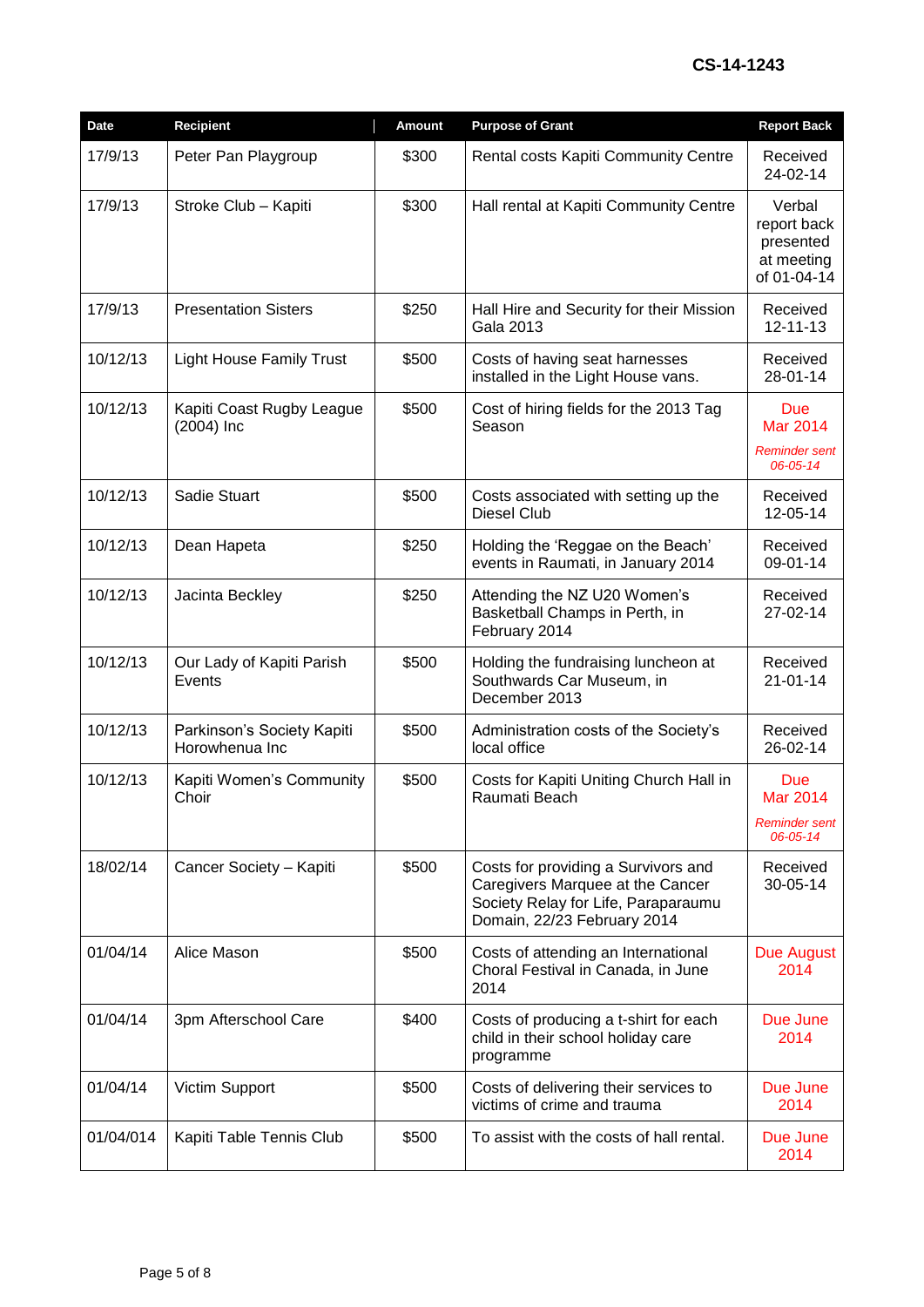| <b>Date</b> | <b>Recipient</b>                                 | <b>Amount</b> | <b>Purpose of Grant</b>                                                                                                      | <b>Report Back</b>              |
|-------------|--------------------------------------------------|---------------|------------------------------------------------------------------------------------------------------------------------------|---------------------------------|
| 01/04/014   | Kapiti Coasters Filipino<br>Sports & Social Club | \$500         | To assist with the costs of hall rental.                                                                                     | Due June<br>2014                |
| 01/04/014   | Selena Te'o                                      | \$500         | Costs of attending an International<br>Choral Festival in Canada, in June<br>2014                                            | Due August<br>2014              |
| 01/04/014   | St Patrick's School                              | \$170.02      | Advertising costs associated with St<br>Patrick's School Family Fair                                                         | Received<br>26-05-14            |
| 13/05/14    | <b>Community Music Junction</b>                  | \$74.20       | To assist with the cost of the African<br>Song, Drum and Dance Festival at<br>Raumati South Memorial Hall on 1<br>June 2014. | <b>Due</b><br>September<br>2014 |
| 13/05/14    | Kapiti Community Patrol                          | \$475.20      | To pay for a Training Officer to attend<br>the 2014 CPNZ Annual Training<br>Conference in Nelson, on 17 June<br>2014         | <b>Due</b><br>September<br>2014 |
| 13/05/14    | Loved 4 Life                                     | \$500.00      | To assist with the cost of providing<br>quilts, meals and knitted garment to<br>parents with new babies.                     | <b>Due</b><br>September<br>2014 |
| 13/05/14    | NZ Society of Genealogists                       | \$500.00      | To hire display boards for a WWI expo.                                                                                       | <b>Due</b><br>September<br>2014 |
| 13/05/14    | <b>Waikanae Performing Arts</b><br>Society       | \$500.00      | To assist with costs to send a dance<br>team to compete in the Bristish<br>Theatre Dance Associate completion<br>2014.       | <b>Due</b><br>September<br>2014 |
| 13/05/14    | Pop In Centre                                    | \$220.00      | To assist with the cost of a trial of<br>"Pop-in" meetings for elderly folk.                                                 | Due<br>September<br>2014        |
|             | Total allocated to date                          | \$15,370.42   |                                                                                                                              |                                 |

## Delegation

30 The Paraparaumu/Raumati Community Board has delegated authority as at section D.10 of the Governance Structure approved by Council on 7 November 2013:

### *Community Grants*

*10.13 Authority to consider and approve the allocation of community-based grant funds as deemed appropriate under agreed criteria of both existing schemes and any granting schemes that may be approved through the Annual Plan process of the Long Term Plan (LTP) process.* 

## **RECOMMENDATIONS**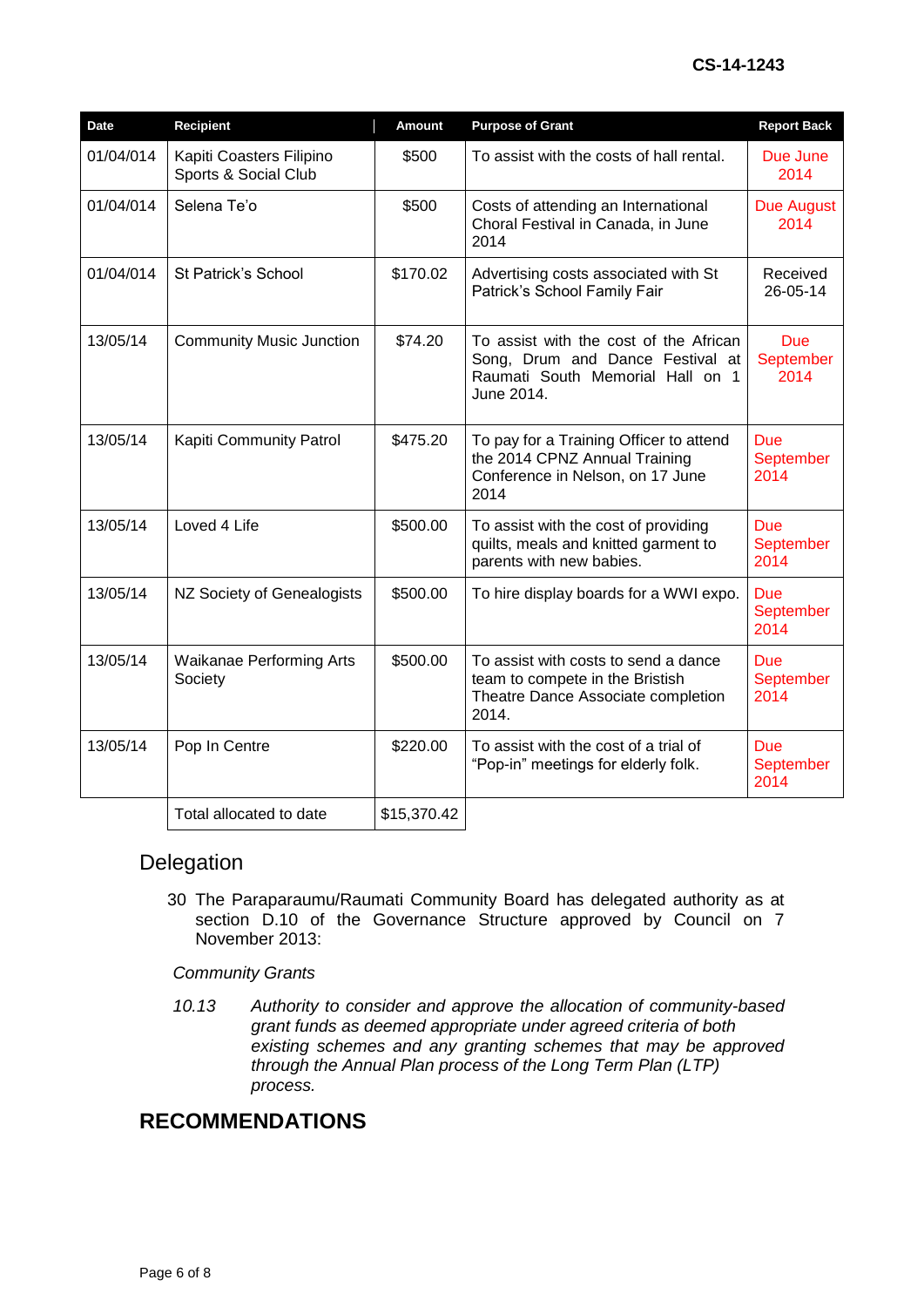- 31 That the Paraparaumu/Raumati Community Board grants Grace Williamson Kapiti Vaulting Club a grant of \$.................. to assist towards costs for a costume and travel to attend the World Equestrian Games in France.
- 32 That the Paraparaumu/Raumati Community Board grants Jayden Stratford a grant of \$...................... to assist towards costs and travel to attend the Sydney Friendship Games as a selected player of the U17 Raw Sox Softball Team (NZ Development Boys).
	- 33 That the Paraparaumu/Raumati Community Board grants Hearing in Kapiti Trust a grant of \$...................... to raise funds for the provision of Oxicon Front Row to Go Soundfield Systems to support school childrens learning on the Kapiti Coast.
- 34 That the Paraparaumu/Raumati Community Board grants Loved for Life a grant of \$...................... to assist with the cost of providing quilts, meals and knitted garments to parents with new babies in the Paraparaumu.
	- 35 That the Paraparaumu/Raumati Community Board grants Gypsymoth Victory Cheerleading a grant of \$...................... to to cover registration costs of nine members attending the CheerBrandz Wellington Cheerleading Competition (Sept. 2014)
	- 36 That the Paraparaumu/Raumati Community Board grants Kapiti Science Fair (Kapiti Kids Motivation Trust) a grant of \$...................... to assist towards costs of holding the Kapiti Science Fair 2014..
	- 37 That the Paraparaumu/Raumati Community Board grants Kapiti Circus Club grant of \$...................... to assist with initial set up and promotion costs to run a series of workshops on the Kapiti Coast.

**Report prepared by: Approved for submission by:**

Sharalyn Haddleton **Tamsin Evans** 

**Executive Secretary Community Services** **Group Manager Community Services**

### **ATTACHMENTS:**

*Grant Applications*

- Grace Williamson Kapiti Vaulting Club
- Jayden Stratford
- Hearing in Kapiti Trust
- LOVED 4 LIFE Paraparaumu Chapter
- Gypsymoth Victory Cheerleading